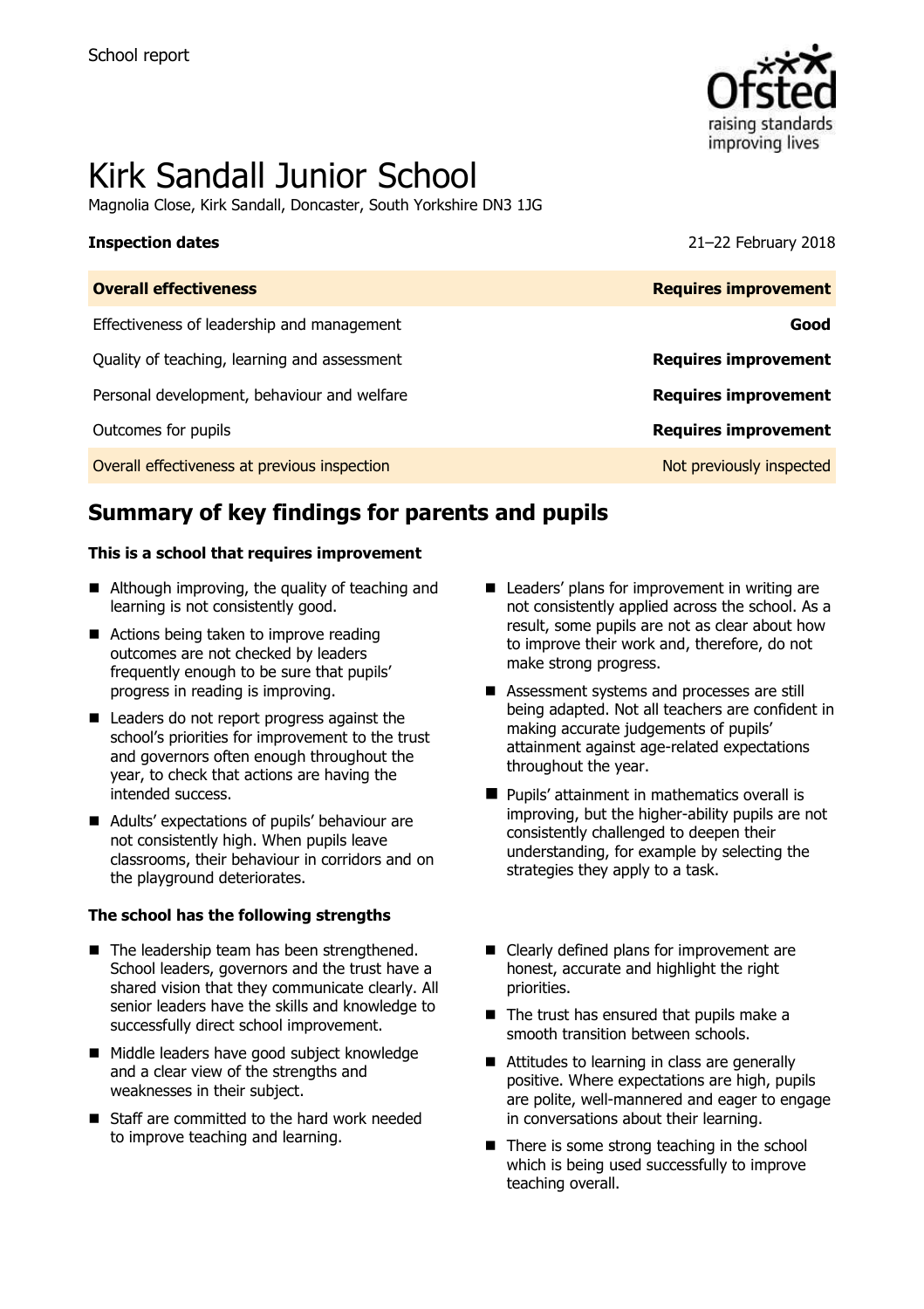

# **Full report**

### **What does the school need to do to improve further?**

- **IMPROM** Improve the quality of teaching and learning so that it is consistently good or better by:
	- making sure work in mathematics is well planned to challenge and deepen the understanding of all pupils so that a greater proportion reach higher standards
	- supporting teachers in making accurate assessments of pupils' attainment across subjects
	- ensuring that leaders' direction to improve writing is consistently applied across classes, including having a high expectation of the presentation and quality of work, and giving clear direction to pupils of all abilities on how to improve their work
	- continuing to use the strong practice already existing in the school to support teachers and teaching assistants in ensuring that pupils of all abilities, including those who have special educational needs (SEN) and/or disabilities, make strong progress throughout their time in school.
- Improve the frequency and thoroughness of leaders' checks on the progress of the strategies they have put in place to improve reading, to ensure that pupils are making more rapid progress from their starting points.
- Ensure that all staff have quidance and support in delivering a consistent approach to managing behaviour, so that pupils show the same respect, good manners and positive behaviour that they display in class at less structured times of the day.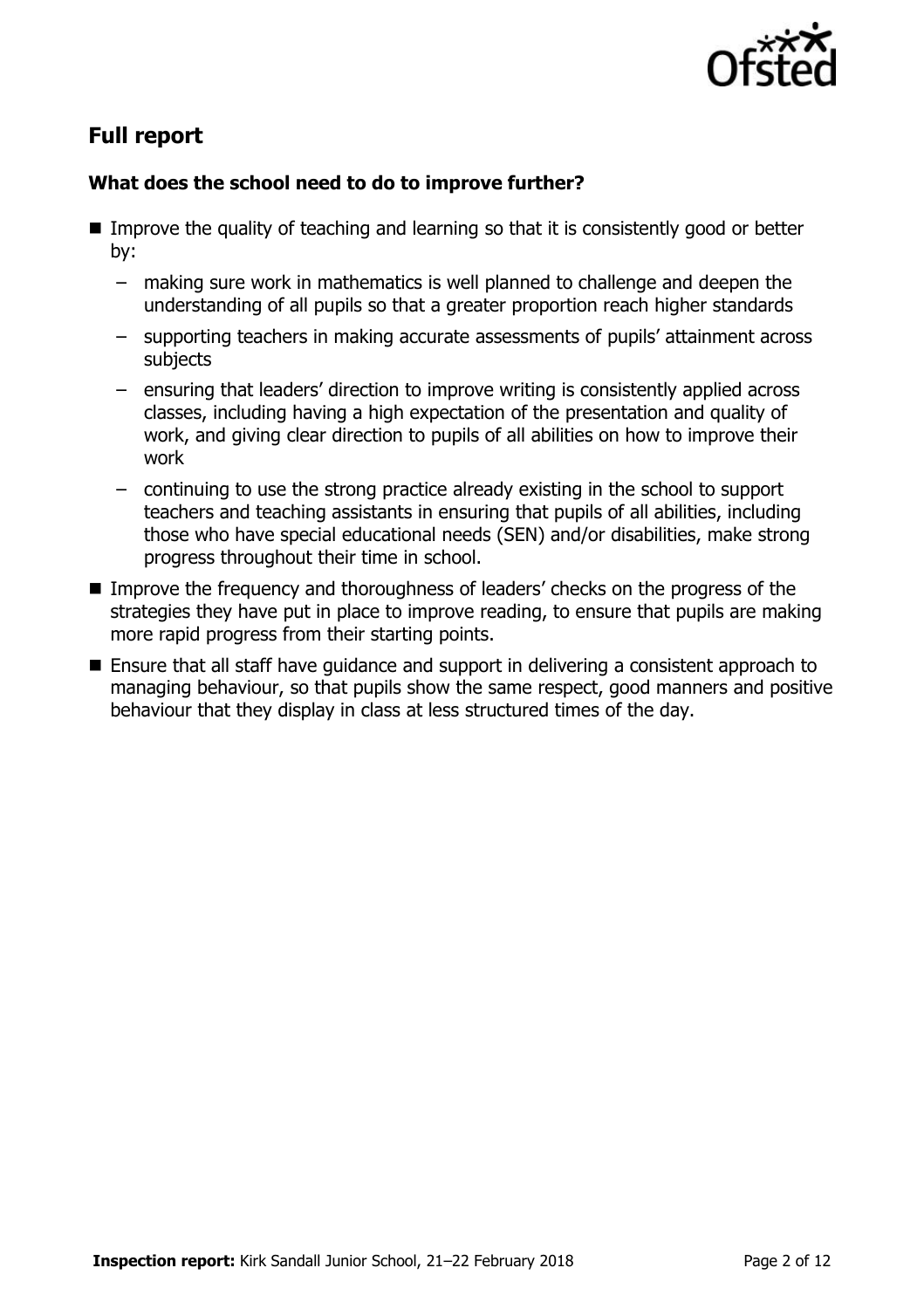

# **Inspection judgements**

### **Effectiveness of leadership and management Good**

- The substantial changes that have taken place in leadership since the school became an academy, with the most recent being the appointment of the head of school in September 2017, have resulted in a strong, outward-looking team. Although there is still a way to go in ensuring that the quality of education is good overall or better, leaders have a wide range of skills and experiences they can draw on to fulfil this ambition.
- The new team shows vision and dedication to making the improvements in the school that are needed. They have a very honest and accurate view of aspects of the school that are working well and those that most need improvement. They know that outcomes for pupils, particularly in reading, require further improvement.
- Leaders at all levels, including governors, say that becoming part of the Kirk Sandall Academy Trust has strengthened the capacity for improvement. The trust has created a shared and consistent approach to school improvement. Staff say that it has not only ensured a smooth journey for pupils from their early years in the infant school to the junior school, but also beyond, to the secondary school. Learning time does not stall and expectations of what pupils can achieve remain high. There is a cohesive approach to assessment, shared training and development and a purposeful approach to school improvement.
- The trust provides focus, support and challenge to leaders in bringing about improvement. The chair of the board has a comprehensive and passionate view about the things the school does well and where leaders need to focus their energies on improvement.
- The appointment of the new head of school in September 2017 has brought a renewed energy for improvement and a shared determination to make the quality of education the best it can be. Staff feel very well directed and supported under her leadership and she has made sure the team is united in and committed to improving outcomes for pupils.
- The experienced executive headteacher provides a dual role in supporting leaders in accurately identifying priorities for school improvement and in quality assuring their work. She gives astute and comprehensive information to the trust about the progress of improvements. She and the head of school agree that, now their effective partnership is established, they want to make sure that their findings about the progress of actions and their impact on the school improvement plan are shared with governors and the trust more frequently across the year.
- Knowing the huge task to be undertaken in school improvement, the trust and governing body have extended the senior leadership team. This team is skilled and knowledgeable about each area of leadership. They share the head of school's clear vision and make accurate assessments of strengths and weaknesses in teaching and learning. They evaluate new strategies carefully before deciding which to select to best support the pupils.
- Although the trust is made up of two schools, its leaders are outward-looking and make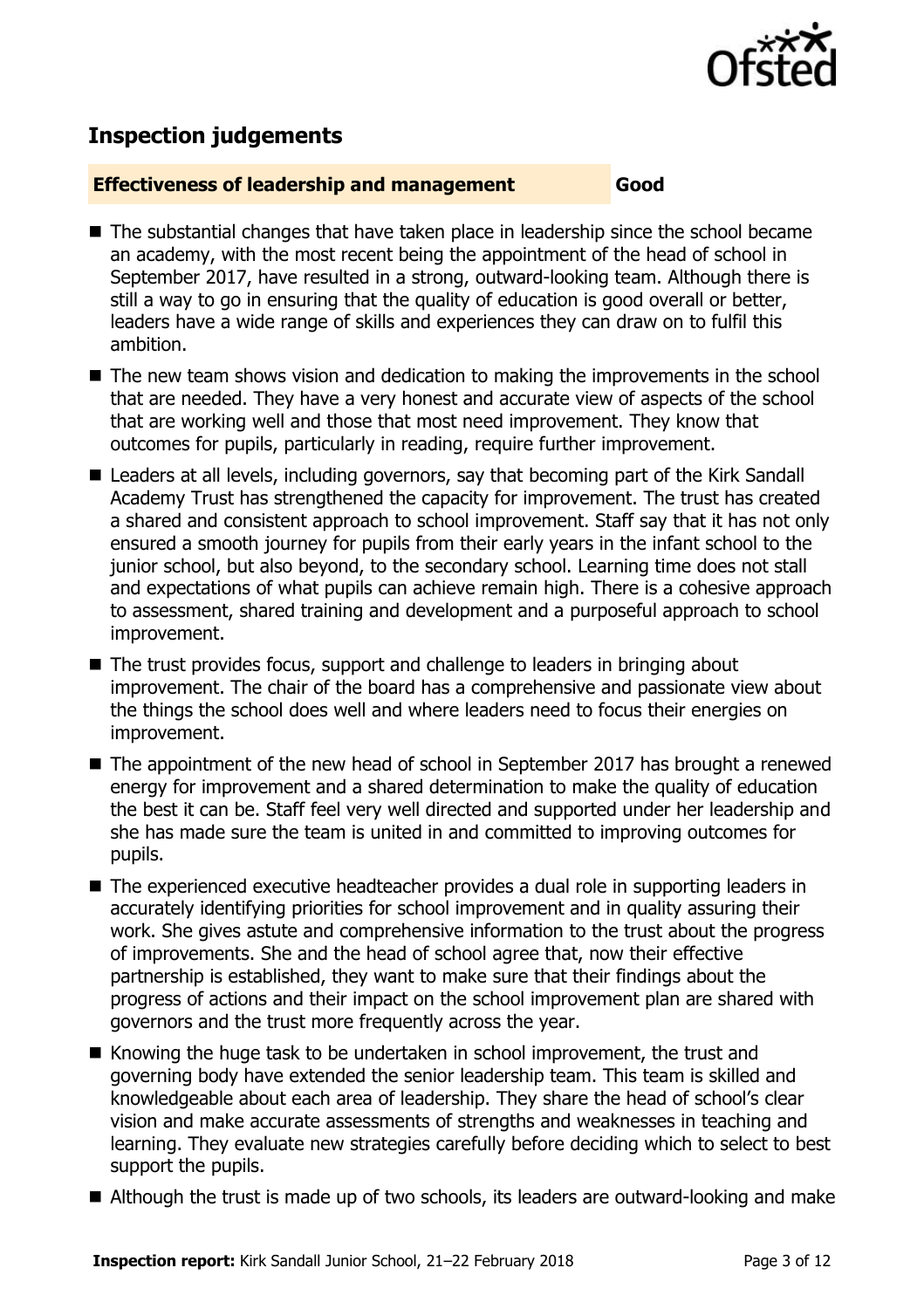

links with many other providers, to seek the best forms of professional development and the sharing of best practice. The STEP (the standards and effectiveness partner) from the Partners in Learning Teaching School Alliance visits to evaluate the provision and discuss areas for improvement. Leaders say that this partnership provides further support and challenge for the actions they are taking.

- The school's own assessment systems have been revised and improved. Alongside a more defined tracking system, leaders have supported teachers in gaining a better understanding of how to make judgements about pupils' attainment in relation to agerelated expectations. They know that they have more work to do in ensuring that teachers know what this looks like at particular points throughout the year, so that their assessments are better correlated to the work in pupils' books and that seen in lessons. Leaders know that they need more evidence to instil confidence in their view that some teachers' assessments are simply overcautious.
- The leaders responsible for English have undertaken a careful evaluation of good practice in reading in other schools and engaged with different training. They have then made considered decisions about the strategies they should put in place to best support the pupils at Kirk Sandall Junior School.
- Leaders introduced a new curriculum in September 2017 to ensure that pupils not only improve their knowledge, skills and understanding in English and mathematics, but in other subjects too. Curriculum leaders have a good understanding about which aspects of their subject need to be further developed. They know that they now need to check that pupils are making clear steps of progress through each subject as they move through key stage 2. Subjects such as sport and music are high profile and pupils speak confidently about their participation and enjoyment in these subjects. In addition, pupils have the opportunity to extend their skills through a variety of extracurricular activities, such as dodgeball and craft club.
- School leaders are committed to providing a wider curriculum that will support pupils as they progress through school, to secondary school and beyond. They aim to support pupils' spiritual, moral, social and cultural development through a range of lessons, assemblies and visits. For example, pupils have weekly sessions in empathy, some of which include working with a mother and her baby. The discussions and learning in these sessions are equipping pupils with life-long skills and understanding.
- Leaders use additional funding well to support pupils who have SEN and/or disabilities and those who are disadvantaged. Leaders know that the recent work on checking pupils' needs and barriers to learning, and putting more defined assessment systems in place, is starting to have a positive effect on the progress pupils are making.

### **Governance of the school**

- There is a clear sense of unity between governors, the trust and school leaders. There is an open and transparent sharing of the school's strengths and weaknesses. Governors say that the school has become far more outward facing and comment on the synergy between the infant school and the junior school. This is supporting pupils in making a seamless transition from one school to the other. Governors value the benefits that the new partnerships have brought.
- Governors use a wide variety of information to help them appropriately support and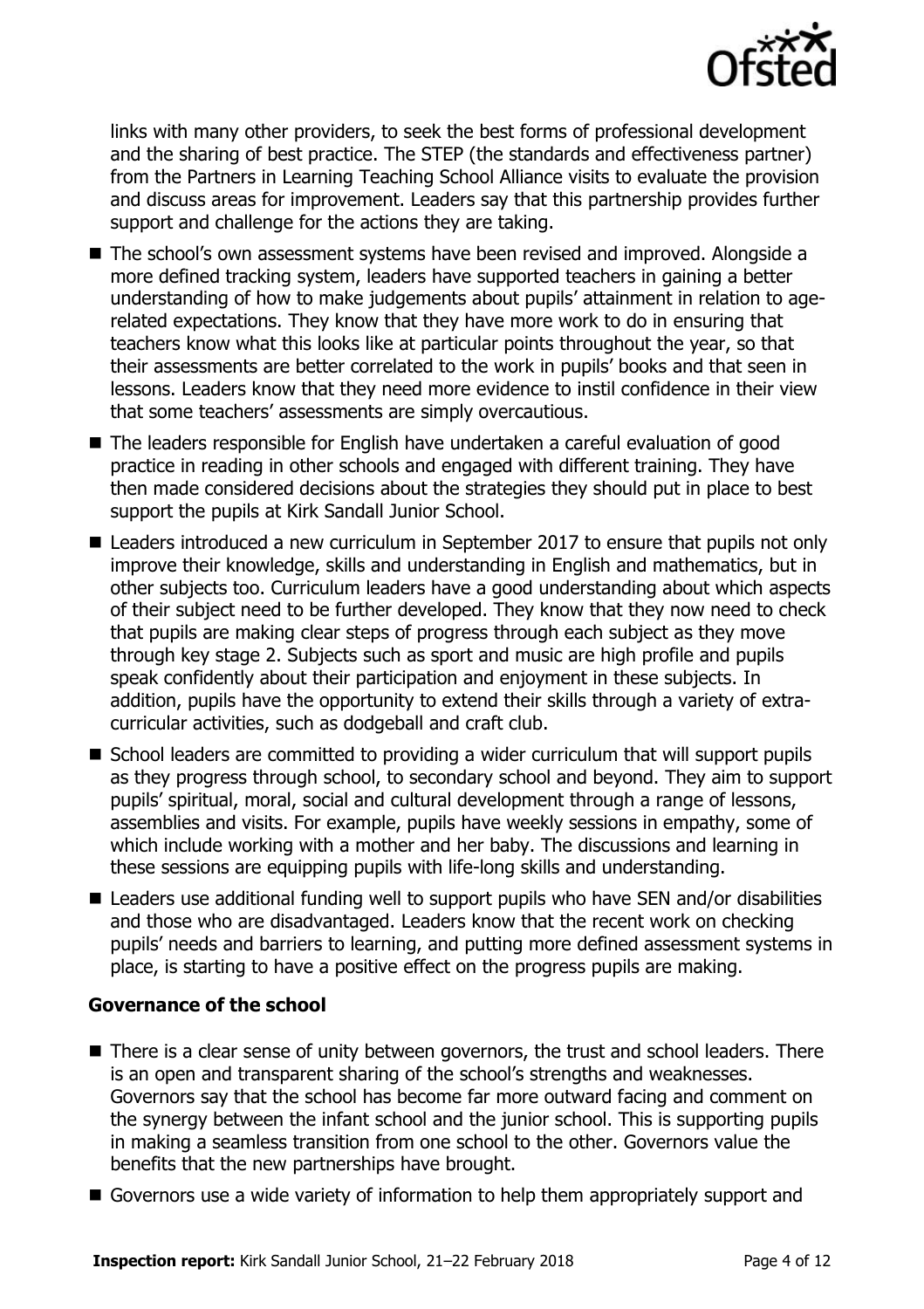

challenge school leaders about their work. This includes reports from the head of school, reports that the executive headteacher prepares for the trust, reports and feedback from subject leaders, records of STEP visits and visits the governors themselves make in school. Consequently, governors have an accurate view of the school. Some systems school leaders have introduced to make checks on the progress of actions they are taking are relatively new. Leaders agree that more timely sharing of progress against the school's key priorities will help governors channel their questions even more precisely.

### **Safeguarding**

- $\blacksquare$  The arrangements for safeguarding are effective.
- Policies, practice and record-keeping are all fit for purpose. Initial and refresher training is in place for all staff. However, leaders are very clear that they want to further embed the systems and practices they have in place, to ensure that a strong culture of safeguarding permeates all aspects of school life.
- The school has a number of strategies in place to support vulnerable pupils and their families. The head of school, who is also the designated leader for safeguarding, is confident that, through their good partnerships with external agencies, families are directed to the different types of support they need. The close links with the infant school ensure that there is continuity in care and support for vulnerable pupils and their families.

### **Quality of teaching, learning and assessment Requires improvement**

- Although improving, teaching in the school is not consistently good.
- Pupils' progress over time, from their starting points in Year 3 to the end of Year 6, has not been strong enough, particularly in reading. However, leaders are taking decisive action to address any aspects of teaching that are not consistently good. Teachers are working in teams, each supported by an experienced and effective leader. This is ensuring that teachers are well supported in improving their own practice and, subsequently, in understanding the best way to support the pupils in making stronger progress in reading, writing and mathematics.
- Teachers and teaching assistants are clear about the strategies leaders have put in place to improve pupils' progress in reading. Comprehensive training and guidance for teachers is leading to some green shoots of success emerging in pupils' comprehension skills. Teachers deliver short, focused tasks that are designed to help pupils develop skills such as inference, prediction and retrieval. Pupils say how they enjoy the routines of this work – they know what is expected of them. Lower-ability pupils are given focused direction and support in reading, as well as frequent opportunities to read aloud to an adult. Some classes have topic-linked reading areas in their classrooms to encourage pupils to take time out with a book. One of the pupils in this class commented, 'I love reading. It takes you to a different world!' The strong focus that teachers give to developing language and extending vocabulary choices is also positively reflected in the pupils' written work. Leaders, and teachers themselves, know that this work needs to be fully embedded and consistently applied as pupils move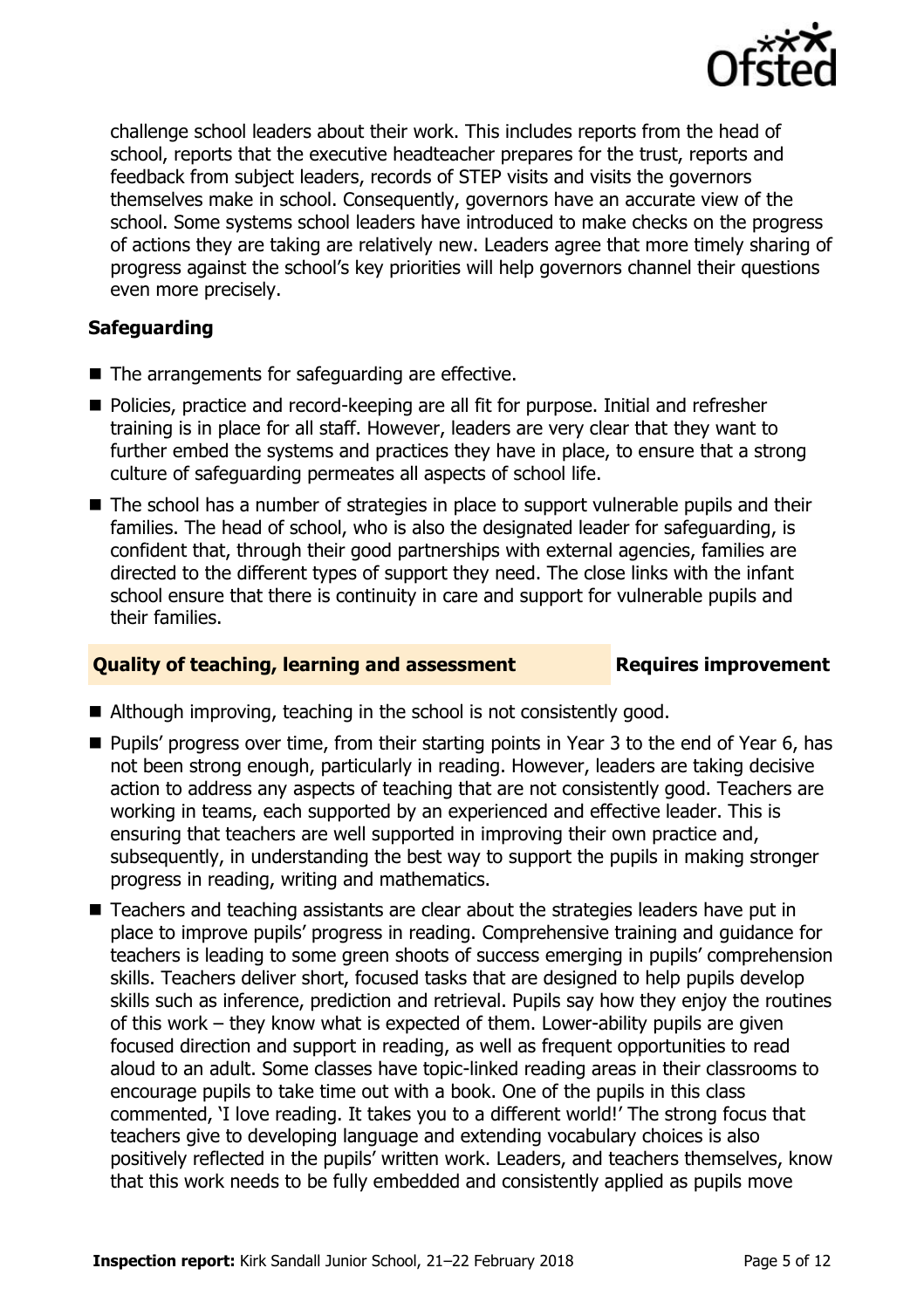

through school.

- In mathematics, work to improve pupils' attainment and progress is coming to fruition, due to focused direction to pupils in deepening their learning through activities that test out their skills. Pupils of all abilities are encouraged to apply their skills to problems and reasoning tasks. They describe mathematics as 'challenging and exciting'. Lowerability pupils are well supported in this subject, and teachers and teaching assistants have high expectations of what they can achieve. However, higher-ability pupils are not given the same challenge and direction. Sometimes, they spend time completing tasks they have already shown they are adept at.
- New strategies in place to improve writing are providing some classes with clear expectations, guidance and effective adult modelling that are having a positive effect on pupils' engagement and the progress they are making. Where these are applied consistently, dramatic results can be seen in pupils' accelerated progress. However, there is much variation in the delivery of these methods, and in the way that pupils are asked to edit and improve their work. As a result, progress and outcomes in writing are not consistently strong.
- **Pupils are enthusiastic about topic work and the visits that are linked to topics, such as** the recent trips to Tropical Butterfly House and Murton Park. Similarly, visitors are invited into school to enhance learning and engagement in work across different subjects. As well as supporting skills development in specific subjects, these events provide a good stimulus for writing, and pupils are eager to share their resulting work.
- Pupils who have SEN and/or disabilities are well supported by teaching assistants, who are on hand to help pupils with their academic learning as well as addressing their social and emotional needs. It is only recently that clearly defined assessments and precise individual education plans have been put in place. The progress these pupils make is currently very varied.
- Disadvantaged pupils take part in additional sessions that address their individual needs. For example, there are extra sessions for pupils who speak English as an additional language and for those who need emotional support. As a result, these pupils are making better progress and starting to catch up with their national peers.

### **Personal development, behaviour and welfare Fig. 2.1 Requires improvement**

### **Personal development and welfare**

- The school's work to promote pupils' personal development and welfare requires improvement. The care and guidance that pupils receive at different times of the day can vary. Sometimes, staff are not sure how to best support pupils.
- Many pupils are confident learners and proud of their achievements. Pupils of all abilities willingly engage in conversations with adults about their learning and their school.
- Pupils demonstrate a good understanding of respect for everyone's differences. They are able to explain their learning about racism and different types of bullying. One pupil said, 'It doesn't matter what you look like, or who your family is made up of; everyone should be treated the same and made to feel welcome'. Pupils say that bullying does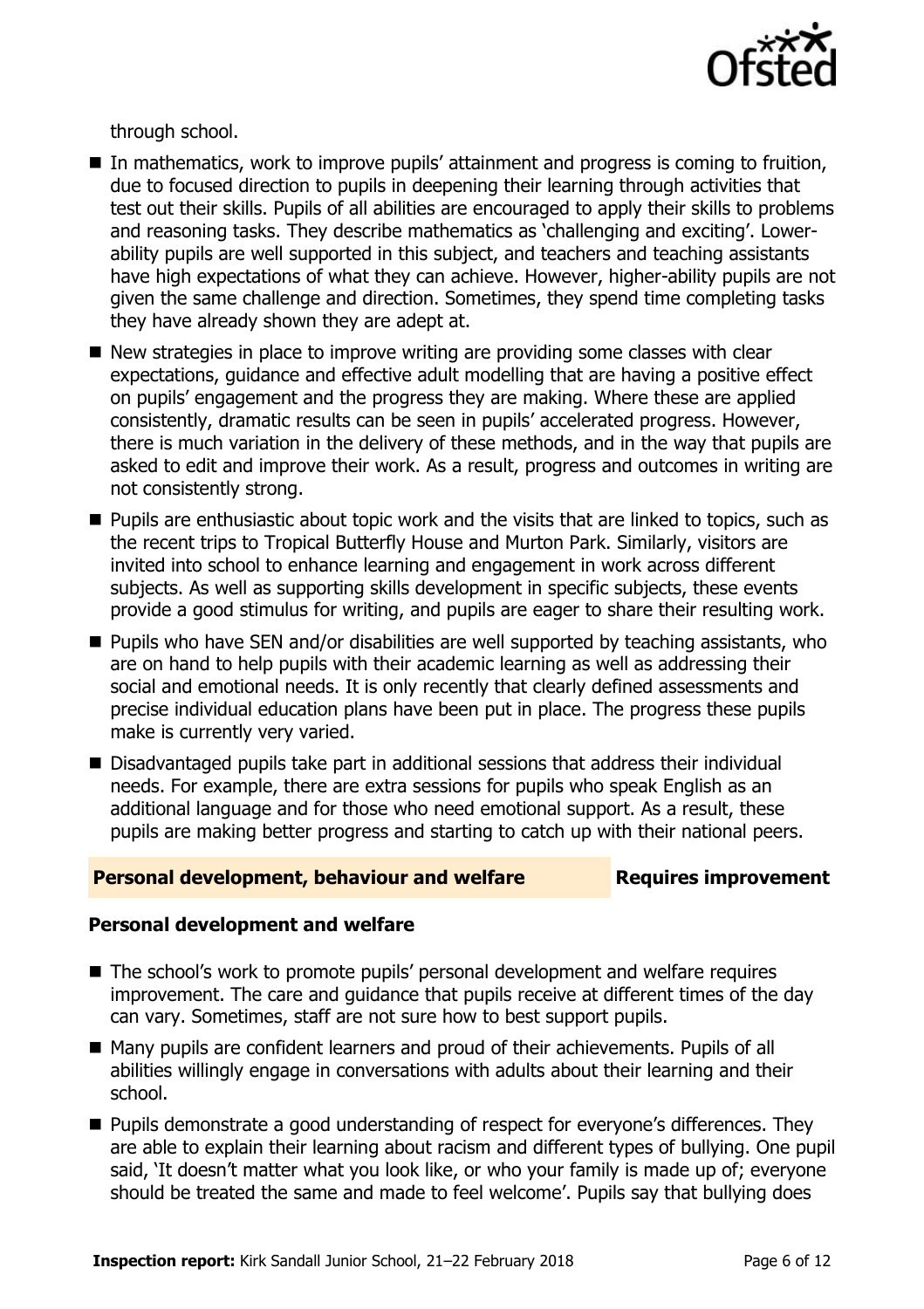

happen, but that they are very well supported by teachers and support staff in school if a problem arises. They know what to do if they or someone else is being bullied.

- **Pupils can talk confidently about how they are taught to keep themselves and others** safe. They have taken part in a considerable amount of activities to help them understand the benefits and dangers of the internet.
- Most parents and carers are positive about the school and the support their child receives. Many say that their child enjoys coming to school and that any friendship issues are dealt with well. They say the school shares clear information about the progress their child is making. They appreciate the extra-curricular opportunities their child can engage in.

### **Behaviour**

- The behaviour of pupils requires improvement.
- $\blacksquare$  In lessons, pupils generally show very positive attitudes to learning. The changes leaders have made to the behaviour policy and the use of golden time have supported further improvement. Most pupils are on task and engaged in their learning. They are polite and well-mannered and respond quickly to the teacher's direction. However, when they leave the classroom, their behaviour starts to slip. Leaders agree that pupils see that the adults' expectations of their behaviour are not the same out of class. Supervision, guidance and direction is not as high profile. Behaviour in corridors and on the playground can be boisterous.
- Leaders have invested time and money in providing resources that will engage and entertain pupils during their lunch break, giving them positive ways of spending their time on their own or with others. Pupils are keen to share how this has made lunchtime a more positive time of the day. However, there are very mixed views from staff about whether or not this has addressed, or reduced, instances of poor behaviour. The way that adults manage their behaviour is not consistent. Pupils react differently to different adults in school.
- Where behaviour is challenging in class, it is managed well by teachers and teaching assistants. The learning mentor provides good support to pupils throughout the day, individually and in groups, to ensure that their needs are addressed. Staff and pupils value this support.
- **Pupils enjoy school and their attendance is consistently better than the national** average overall. Leaders are continuing to work with the families of a minority of pupils who are persistently absent to improve their attendance.

### **Outcomes for pupils Requires improvement**

- From their outcomes at the end of Year 2 at the infant school, which are generally in line with or better than the national averages, pupils have made slow progress over time through key stage 2 to the end of Year 6. However, improved action plans and direction from leaders are starting to have a positive effect on the progress pupils are making.
- The attainment level of Year 6 pupils in 2017 in writing and mathematics increased from 2016 and were in line with the national averages. Pupils' attainment in reading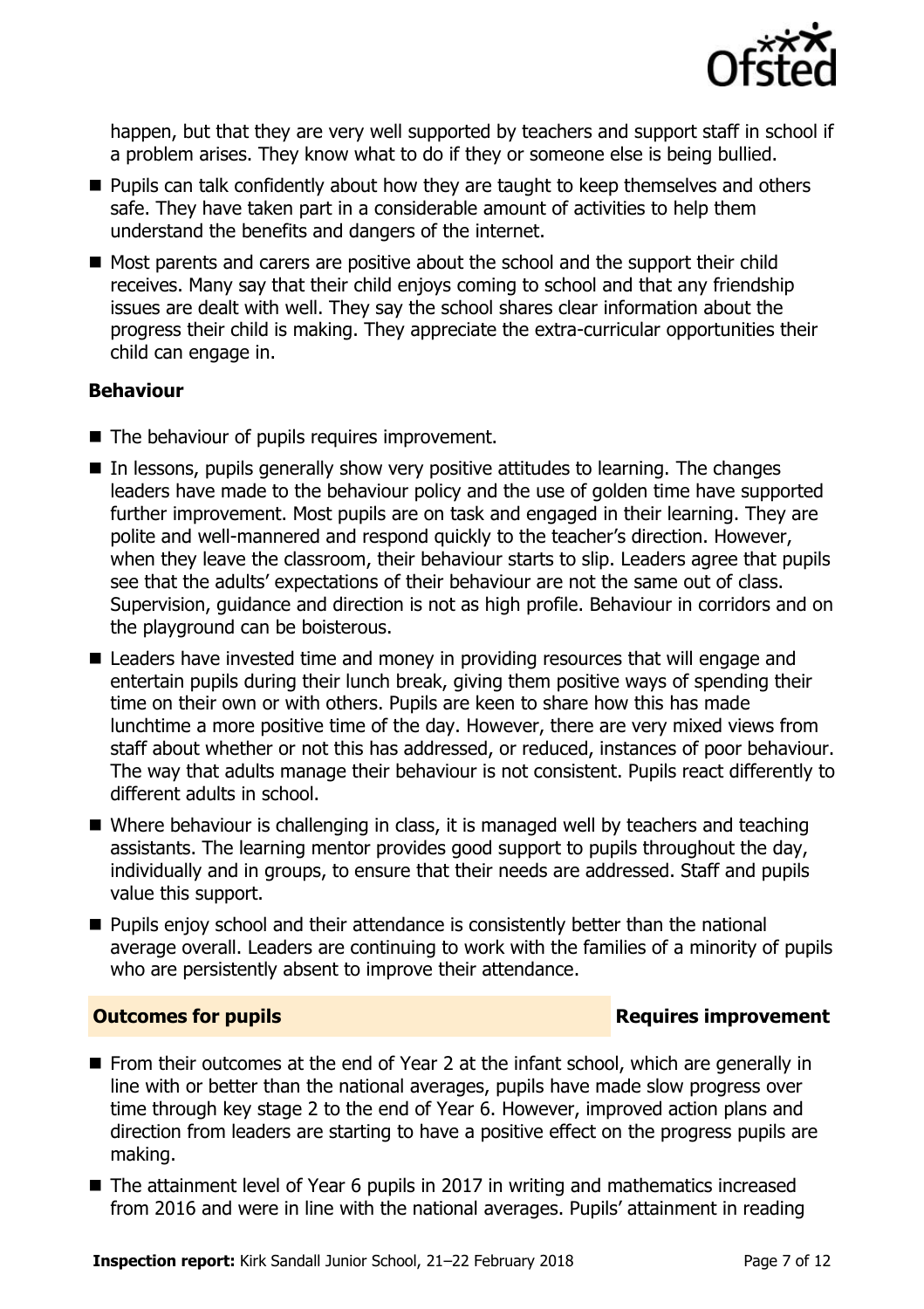

has been consistently below the national average. Pupils' progress in reading has been in the bottom 20% nationally for the last two years. Their progress in writing and mathematics has also been below average. A carefully evaluated plan of training and support for teachers is resulting in this picture starting to improve.

- Pupils' current work and the school's own assessment information show that the school has not eradicated periods of time where pupils' progress slows or stalls. However, where teaching is stronger, pupils' progress accelerates across subjects.
- Recently refined school assessment information for pupils who have SEN and/or disabilities demonstrates that there is variation in the progress that these pupils make from their starting points.
- Although many disadvantaged pupils in school have attainment in English and mathematics that is lower than the national average, the gap between these pupils and others nationally is diminishing.
- The proportion of pupils reaching greater depth in reading and mathematics is lower than that seen nationally. Leaders know that they need to keep this group of pupils high profile in their checks on pupils' progress, particularly in mathematics.
- While the new curriculum, implemented in September 2017, is motivating pupils and giving them opportunities to access learning across a wider range of subjects, it is too soon to be able to check the effect of this work on pupils' outcomes.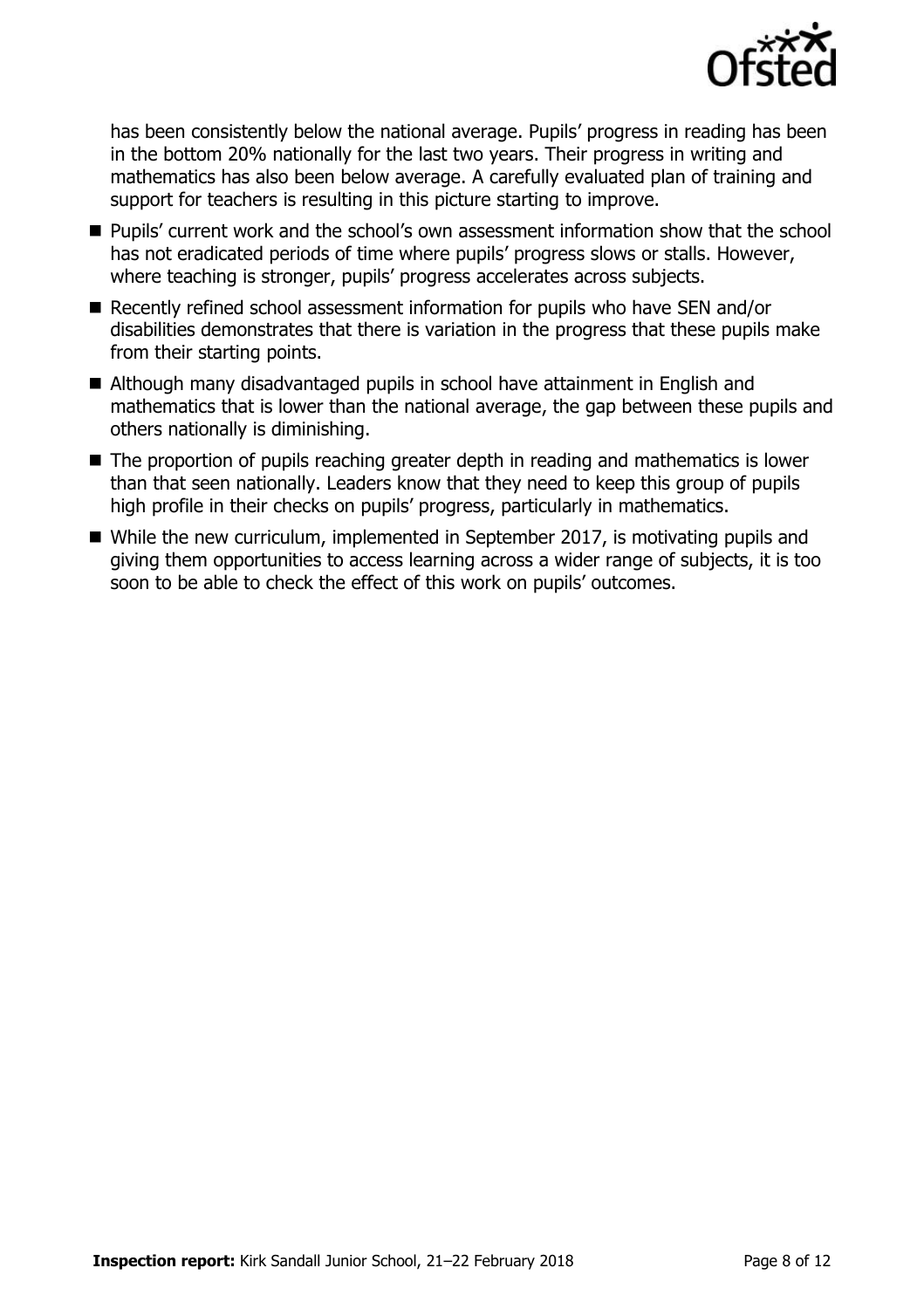

# **School details**

| Unique reference number | 141684    |
|-------------------------|-----------|
| Local authority         | Doncaster |
| Inspection number       | 10042144  |

This inspection of the school was carried out under section 5 of the Education Act 2005.

| Type of school                      | <b>Junior</b>                           |
|-------------------------------------|-----------------------------------------|
| School category                     | Academy sponsor-led                     |
| Age range of pupils                 | 7 to 11                                 |
| <b>Gender of pupils</b>             | Mixed                                   |
| Number of pupils on the school roll | 350                                     |
| Appropriate authority               | Board of trustees                       |
| Chair                               | Diane Dunn                              |
| <b>Headteacher</b>                  | Jayne McAllister (Head of school)       |
|                                     | Janet Foster (Executive headteacher)    |
| Telephone number                    | 01302 882827                            |
| Website                             | www.kirksandalljunior.schooljotter2.com |
| <b>Email address</b>                | admin@kirksandall-jun.doncaster.sch.uk  |
| Date of previous inspection         | Not previously inspected                |

### **Information about this school**

- Kirk Sandall Junior School converted to become an academy school on 1 March 2015. When its predecessor school, of the same name, was last inspected by Ofsted, in December 2013, it was judged to be inadequate.
- The school is larger than the average-sized primary school.
- The proportion of pupils eligible for free school meals is below the national average.
- The proportion of pupils who require support for their special educational needs and/or disabilities is similar to the national average. The proportion of pupils who have a statement of special educational needs or an education, health and care plan is slightly greater than the national average.
- Most pupils are White British. The proportion of pupils who speak English as an additional language is much smaller than the national average.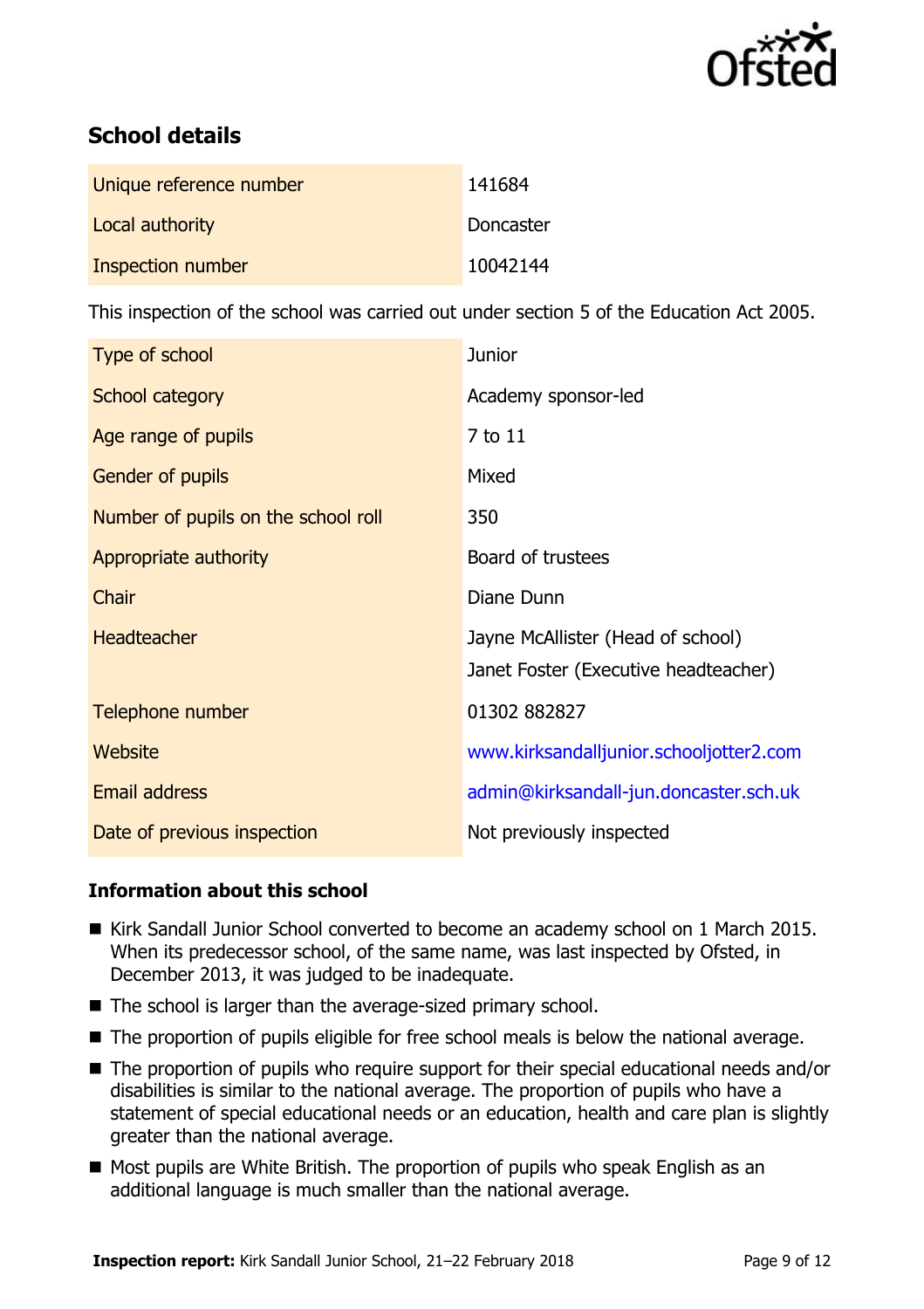

■ The school meets the government's current floor standards, which are the minimum expectations for pupils' attainment and progress in English and mathematics by the end of Year 6.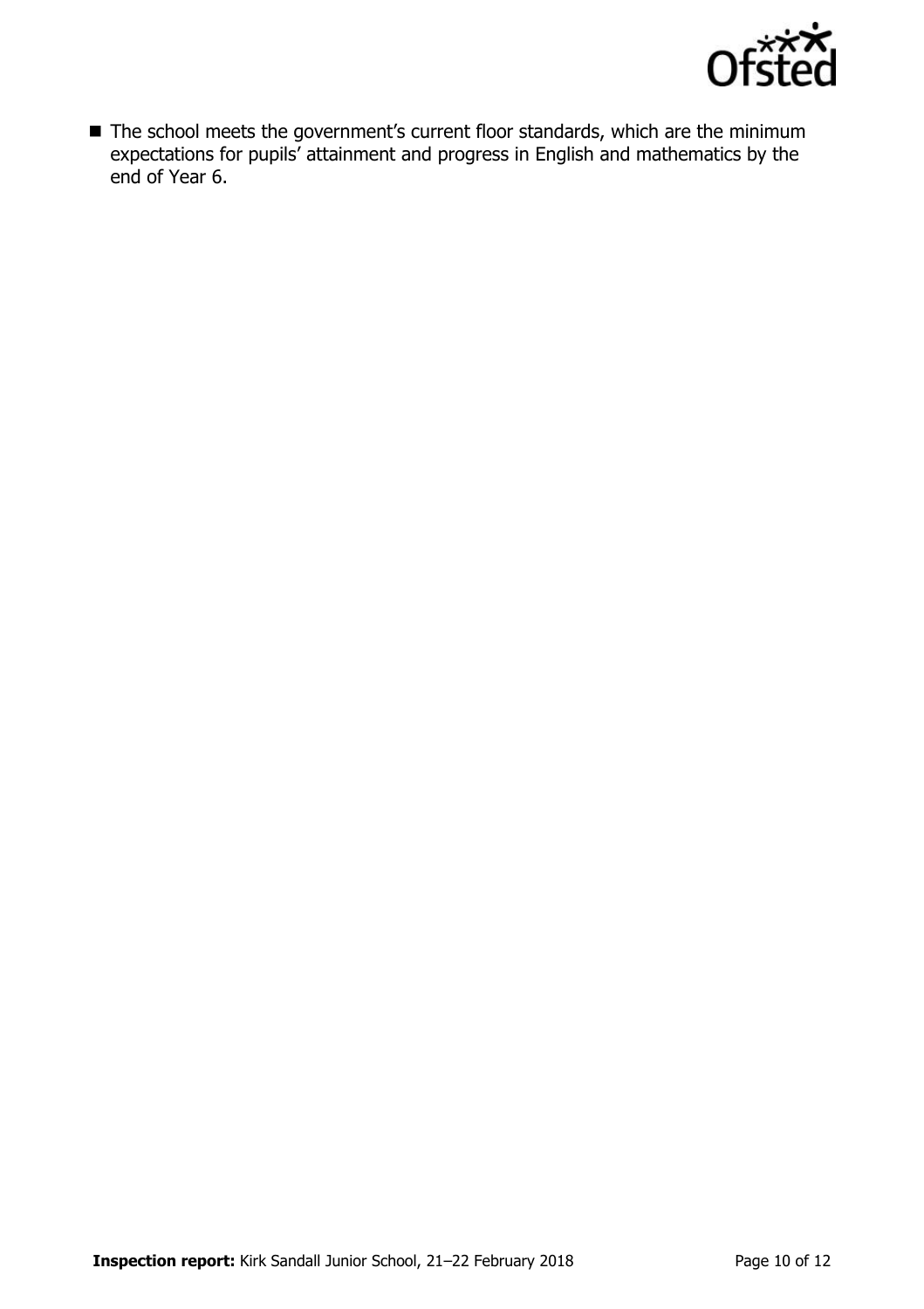

## **Information about this inspection**

- Inspectors observed lessons across a range of subjects in all classes. Almost all of these observations were carried out jointly with members of the senior leadership team.
- During visits to lessons, inspectors spoke with pupils and looked at their work to find out more about how well they are learning.
- Meetings were held with pupils and inspectors talked informally with pupils around the school. Inspectors listened to pupils read and talked with them about reading. Inspectors observed pupils' behaviour in lessons and around the school.
- Inspectors met regularly with the executive headteacher and the head of school. They also met with other members of the senior and middle leadership teams, including the school business manager. They met with the staff, midday supervisors, and with two members of the local governing body, including the chair. The lead inspector met with the chair of the board of trustees and leaders from the infant school, and spoke to the STEP on the telephone.
- A range of documentation was scrutinised, including leaders' evaluation of school performance, school development planning, and documents relating to pupils' behaviour and the quality of teaching and learning. Inspectors also reviewed the minutes of meetings of the local governing body and information relating to safeguarding and attendance.
- Inspectors met with parents and took into account the 59 responses to the Ofsted online questionnaire, Parent View. They considered the 17 staff responses to Ofsted's online questionnaire.

### **Inspection team**

| Kate Rowley, lead inspector | Her Majesty's Inspector |
|-----------------------------|-------------------------|
| <b>Helen Hussey</b>         | Ofsted Inspector        |
| <b>Karine Hendley</b>       | Her Majesty's Inspector |